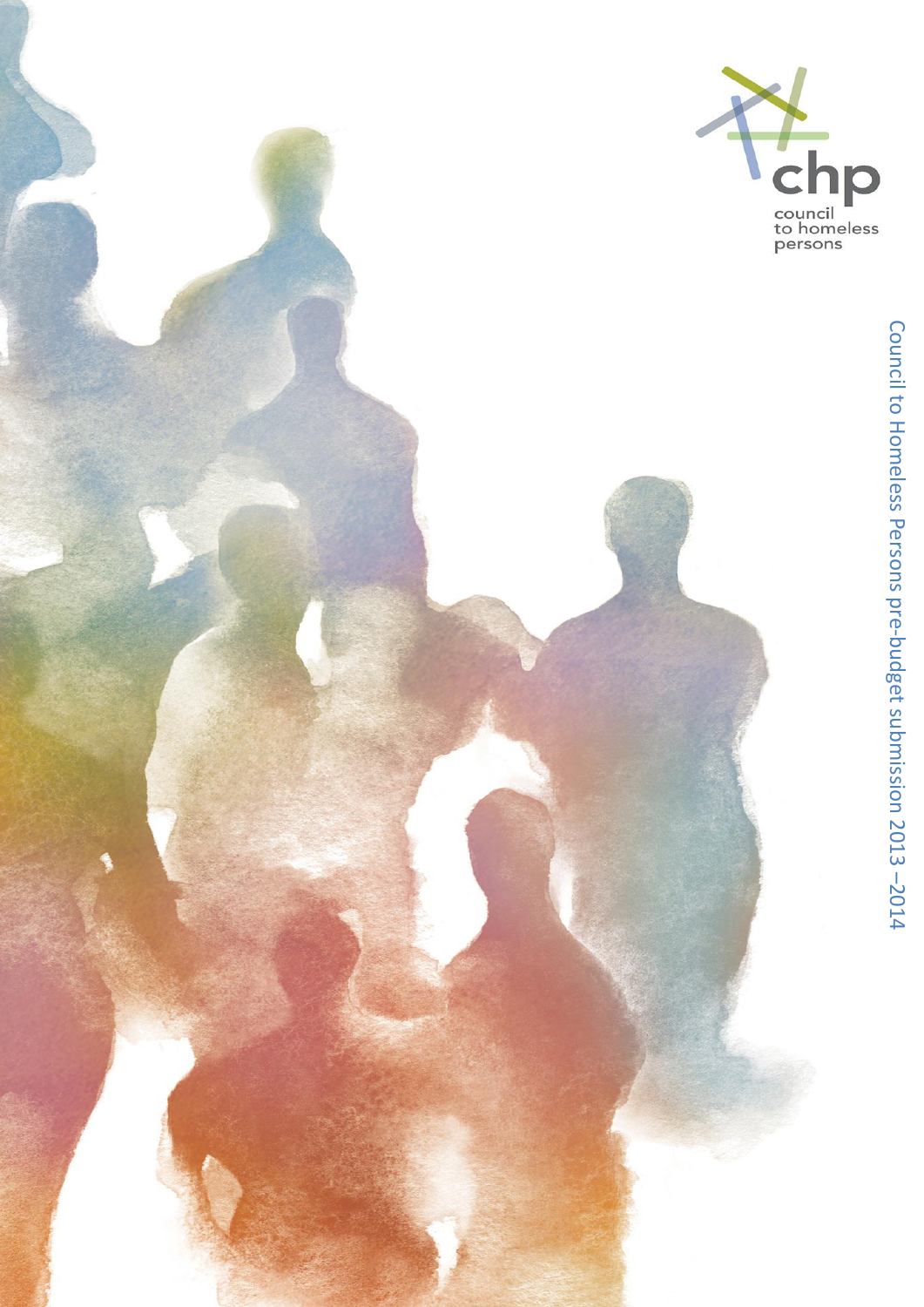

### **Contents**

| Identify and divert households at first presentation to specialist homeless services and<br>2.1 |  |
|-------------------------------------------------------------------------------------------------|--|
|                                                                                                 |  |
|                                                                                                 |  |
|                                                                                                 |  |
|                                                                                                 |  |
|                                                                                                 |  |
|                                                                                                 |  |
|                                                                                                 |  |
|                                                                                                 |  |
|                                                                                                 |  |
| Continue to evolve the transitional housing model to ensure it is used and targeted<br>3.2      |  |
|                                                                                                 |  |
| 4.3                                                                                             |  |
|                                                                                                 |  |
|                                                                                                 |  |
| 6.1 Improve use of data and measurement within the specialist homelessness sector17             |  |
|                                                                                                 |  |
|                                                                                                 |  |
|                                                                                                 |  |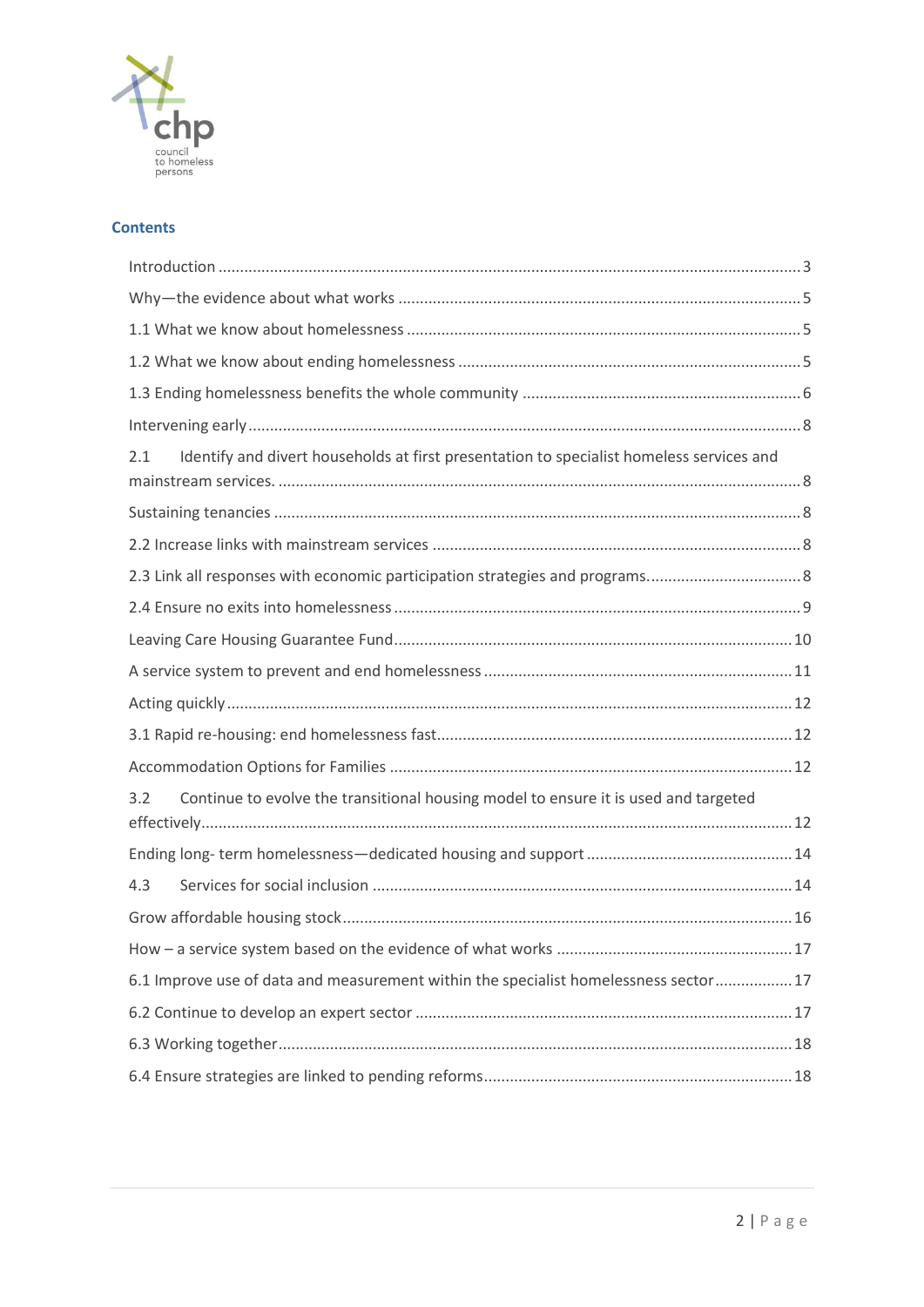

## <span id="page-2-0"></span>Introduction

Homelessness is a serious problem in Victoria, and a growing one.

Homelessness brings with it enormous personal and social costs to individuals, their family and friends. It also incurs huge and sometimes unnecessary costs across the spectrum of welfare, health, education, employment and correctional services.

The aftermath of the Global Financial Crisis and the end of the Australian Government's economic stimulus package, has meant a tightening of the Victorian budget. However the impact of economic change is also being felt by those with the least resources to fall back on, and we have recently seen an alarming increase in the rate of homelessness in Victoria, rising 20 per cent in the last five years<sup>1</sup>.

In tight economic times it becomes even more important to ensure we are using our resources in the best possible way to assist the most vulnerable in our community.

The Council to Homeless Persons (CHP) is the peak body representing organisations and individuals with an interest in and commitment to ending homelessness in Victoria. CHP works closely with providers of homeless services and other sectors to understand the problem and identify effective strategies and services that will end homelessness. CHP is committed to the effective use of government funding and this submission is informed by local, national and international research about what works.

This submission is the product of CHP's ongoing consultations with the specialist homelessness sector (SHS) and other stakeholders around Victoria. In synthesising these inputs and the available research, CHP proposes the following focus to both reduce and avoid homelessness in Victoria:



<sup>1</sup> Australian Bureau of Statistics, 2011, *Census of Population and Housing: Estimating homelessness, 2011,* Commonwealth of Australia, Canberra.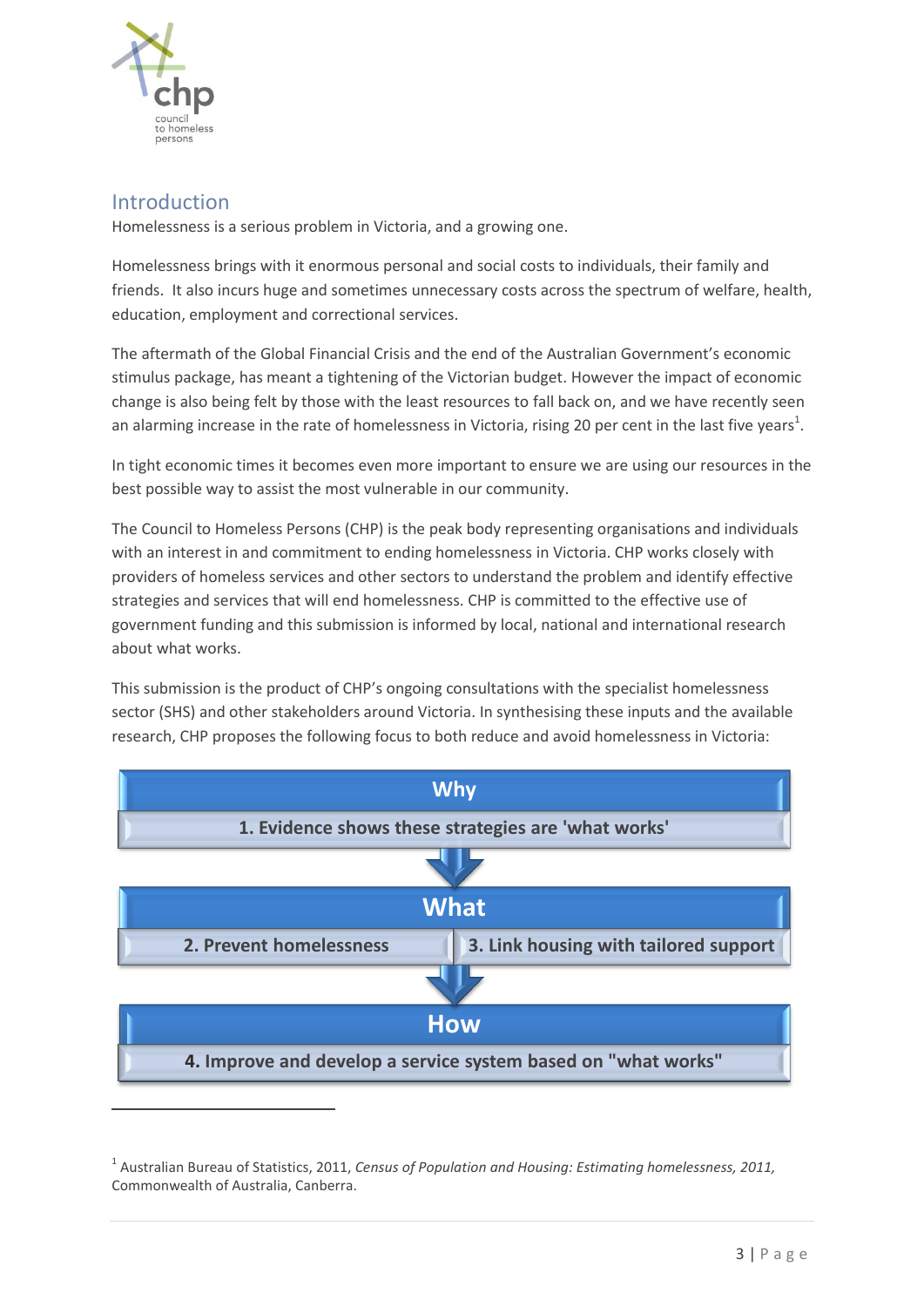

Recent innovations in the Specialist Homelessness Service System, have been supported by the Victorian Homelessness Action Plan and the National Partnership Agreement on Homelessness. These innovations are paving the way towards a service system that intervenes early to stop homelessness occurring, and provides the right assistance to help people get housing and keep it.

These investments are just the start of a longer-term reform process and CHP congratulates the Victorian and Australian Governments for renewing negotiations about the future of the National Partnership Agreement on Homelessness. In the intervening year, continuation of existing funding will be critical. We urge the Victorian Government to commit to \$31.2 million in the 2013-14 Budget to maintain the existing level of funding to these programs, and encourage the Australian Government to do the same.

With the Victorian Homelessness Action Plan Sector Reform Project underway, significant additional funding for reform will be required in future budget years. In the context of these upcoming reforms, CHP is calling for small but targeted investments, to assist in further movement in the direction of an evidenced-based service system for ending homelessness.

These immediate investments include:

- a housing guarantee fund for young people leaving out-of-home care = \$7.5 million over three years
- tenancy early intervention and support services to help maintain tenancies at risk in public, community and private rental housing = \$9 million over three years
- the continuation of the successful Accommodation Options for Families (AOF) program and additional support for families  $=$  \$12.3 million over three years.

Jenny Smith Chief Executive Officer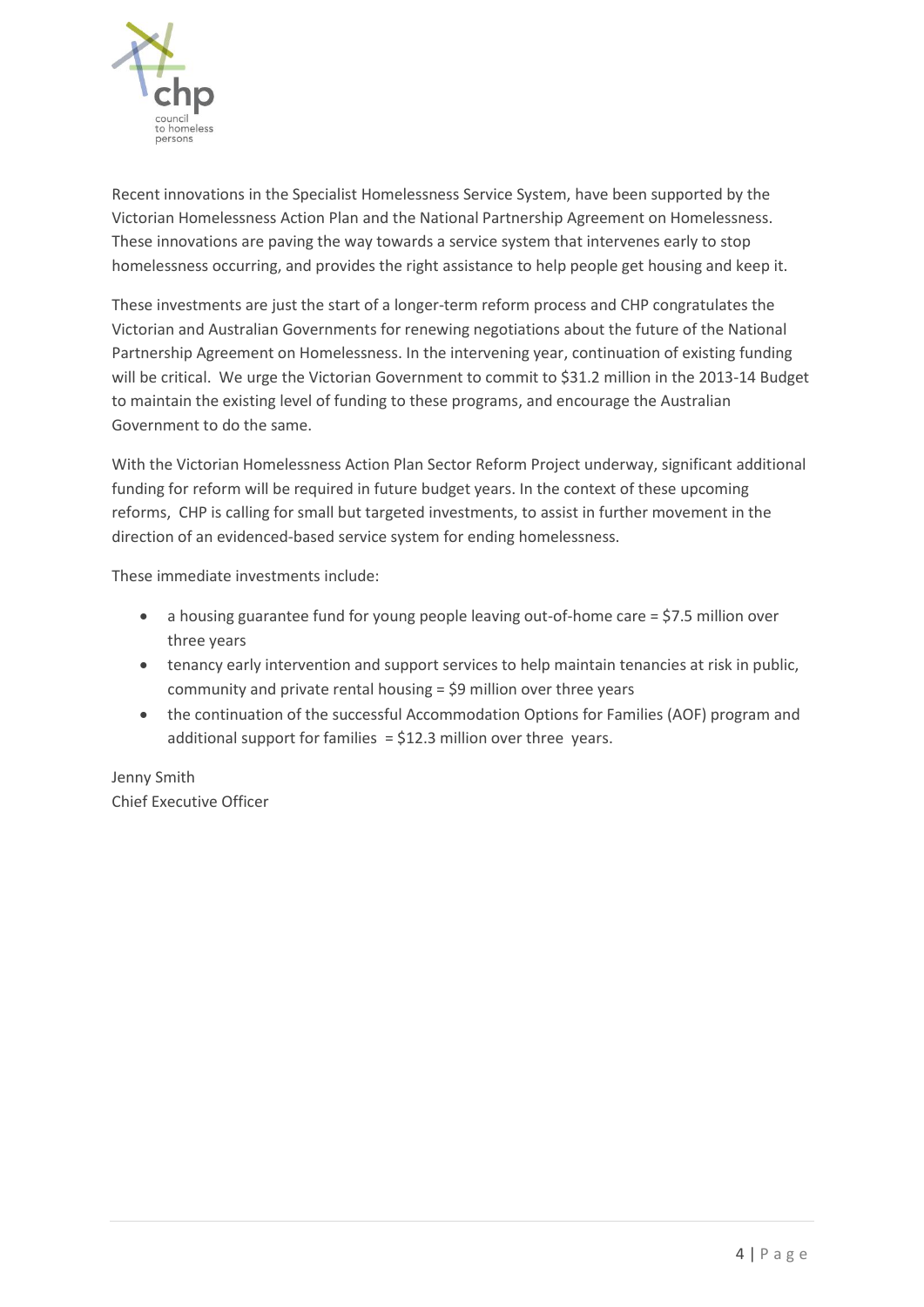

**.** 

## <span id="page-4-0"></span>Why - the evidence about what works

### <span id="page-4-1"></span>1.1 What we know about homelessness

People who become homeless are often financially disadvantaged and have spent a lifetime paying too much for their housing. Homelessness typically occurs after a financial crisis, family crisis or family violence<sup>2</sup> and results in the loss of housing. Households have limited resources with which to find a suitable alternative.

Several structural factors have contributed to homelessness over time. Housing is less affordable in Australia than ever before for low income earners<sup>3</sup>. Incomes from employment and government benefits and pensions have not kept pace with housing costs<sup>4</sup>. The community supports that households need in order to remain well and stable, are under-resourced, have become harder to access and do not always focus on keeping people housed<sup>5</sup>.

### <span id="page-4-2"></span>1.2 What we know about ending homelessness

Over 22,000 Victorians experience homelessness on any given night<sup>6</sup>. They include families with children, young people, older people, single adults and people with disabilities; people in regional and rural Victoria and urban neighbourhoods.

From local and international research, and practical experience, we know that we can end homelessness through intervening early to prevent homelessness<sup>7</sup>, acting quickly to make sure people don't get stuck in a cycle of homelessness<sup>8</sup> and providing dedicated housing with tailored support for those who have experienced chronic homelessness<sup>9</sup>.

People experiencing homelessness have unique needs, which require the tailoring of different types of supports and responses. The Victorian Homelessness Action Plan identifies three broad expressions of homelessness:

- being at risk of homelessness or experiencing first episode of homelessness
- experiencing multiple episodes of short-term homelessness; history of housing instability
- having complex needs and experience of long-term homelessness.

3 National Housing Supply Council, *State of Supply Report 2008*, Commonwealth of Australia 2009, p91.  $<sup>4</sup>$  Ibid, p25.</sup>

<sup>2</sup> Chamberlain C & MacKenzie D 2009. *Counting the homeless 2006 complete set*. Cat. no. HOU 213. Canberra: AIHW, p49.

<sup>5</sup> Australian Council of Social Service, 2012, *Australian Community Sector Survey National Report*, ACOSS, Sydney p.5

<sup>6</sup> Chamberlain C & MacKenzie D 2009. *Counting the homeless 2006: Victoria*. Cat. no. HOU 203. Canberra: AIHW.

<sup>7</sup> MacKenzie D, Desmond K & Steen A, 2007, *Household Organisational Management Expenses (HOME) Advice Program Evaluation Report 2007*, Department of Families, Community Services and Indigenous Affairs, Canberra.

<sup>8</sup> Homelessness Research Exchange, 2011, *Research on Homelessness Prevention and Rapid Re-Housing*, U.S. Department of Housing and Urban Development, Washington. Accessed at [<http://www.hudhre.info/documents/PreventionRRHResearch.pdf>](http://www.hudhre.info/documents/PreventionRRHResearch.pdf)

<sup>9</sup> Mares A.S. & Rosenheck R.A., 2007, *Evaluation of the collaborative initiative to help end chronic homelessness: Preliminary client outcomes report*, U.S. Departments of Health and Human Services , Veterans Affairs and Housing and Urban Development, Washington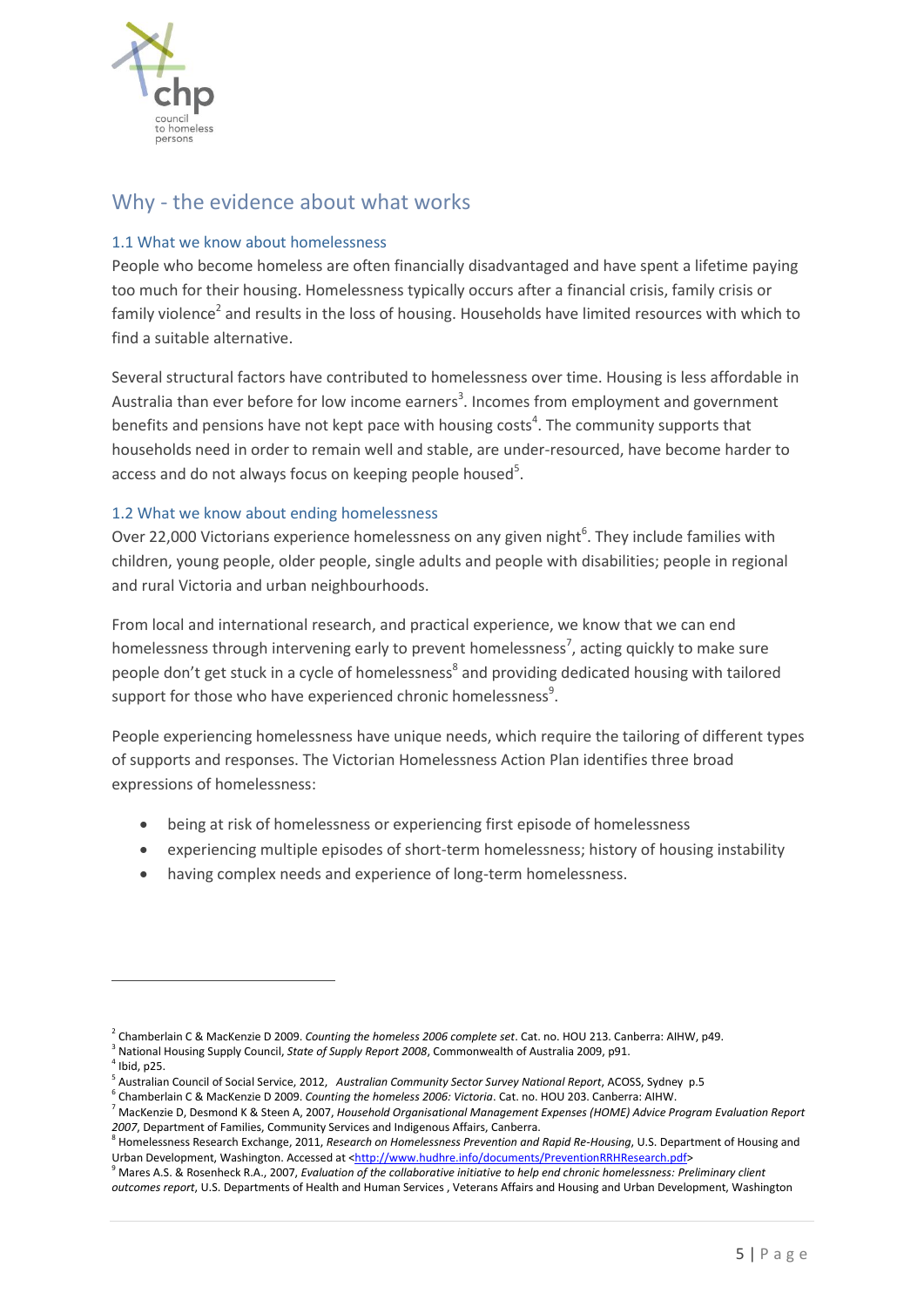

**.** 

While each expression of homelessness—and the individual experiences within it—requires a different response, housing is the common need. Access to housing is essential to end homelessness.

While the specialist homelessness sector plays a key role in responding to homelessness, it cannot end homelessness on its own. Homelessness is often the result of households falling through the gaps in, and with early warning signs missed by, the mainstream service system. All governmentfunded programs must be equipped to prevent and work with people experiencing or at risk of homelessness.

The homelessness service system also helps to prevent homelessness by acting quickly to support tenancies at risk and connect people to support and employment opportunities in the community which promotes successful tenancies.

Where households do find themselves experiencing homelessness for the first time, a rapid response is needed to help them secure stable housing. The rapid response also needs to address the issues that have contributed homelessness occurring. This happens through connecting people with broad range of community and home-based supports including mental and physical healthcare, substance use counselling, employment and training support, and childcare.

For people who have experienced long-term or chronic homelessness more intensive housing and support is required, to address the chronic physical and mental health conditions that have developed or been exacerbated during this time.

### <span id="page-5-0"></span>1.3 Ending homelessness benefits the whole community

Homelessness often occurs after a family or financial crisis, but it doesn't have to be a consequence of these events. When people are assisted to move back into a safe and secure home, their mental and physical health improves, and people often reconnect with employment, health services, education and community. Young people reconnect with family and re-engage with school. Not only does this benefit the individual, but the community as a whole.

### *Ending homelessness strengthens the health and wellbeing of our communities.*

Appropriate housing boosts recovery and keeps people safe and healthy, when making the transition from healthcare and mental health facilities<sup>10</sup>. It contributes to successful outcomes for young

people leaving care, and enhances community reintegration for people leaving prison, preventing reoffending and re-incarceration<sup>11</sup>.

<sup>&</sup>lt;sup>10</sup> Foster G, Gronda H, Mallett S, Bentley R, 2011, *Precarious housing and health: research synthesis*, Australian Housing and Urban Research Institute, Hanover Welfare Services, University of Melbourne, University of Adelaide & Melbourne Citymission, Australia. <sup>11</sup> Willis M, 2004, *Ex-Prisoners, SAAP, Housing and Homelessness in Australia*, Australian Institute of Criminology, accessed at [<http://www.fahcsia.gov.au/our-responsibilities/housing-support/publications-articles/homelessness-general/saap-evaluation-and](http://www.fahcsia.gov.au/our-responsibilities/housing-support/publications-articles/homelessness-general/saap-evaluation-and-research-publications/ex-prisoners-saap-housing-and-homelessness-in-australia?HTML#p2_4)[research-publications/ex-prisoners-saap-housing-and-homelessness-in-australia?HTML#p2\\_4](http://www.fahcsia.gov.au/our-responsibilities/housing-support/publications-articles/homelessness-general/saap-evaluation-and-research-publications/ex-prisoners-saap-housing-and-homelessness-in-australia?HTML#p2_4) >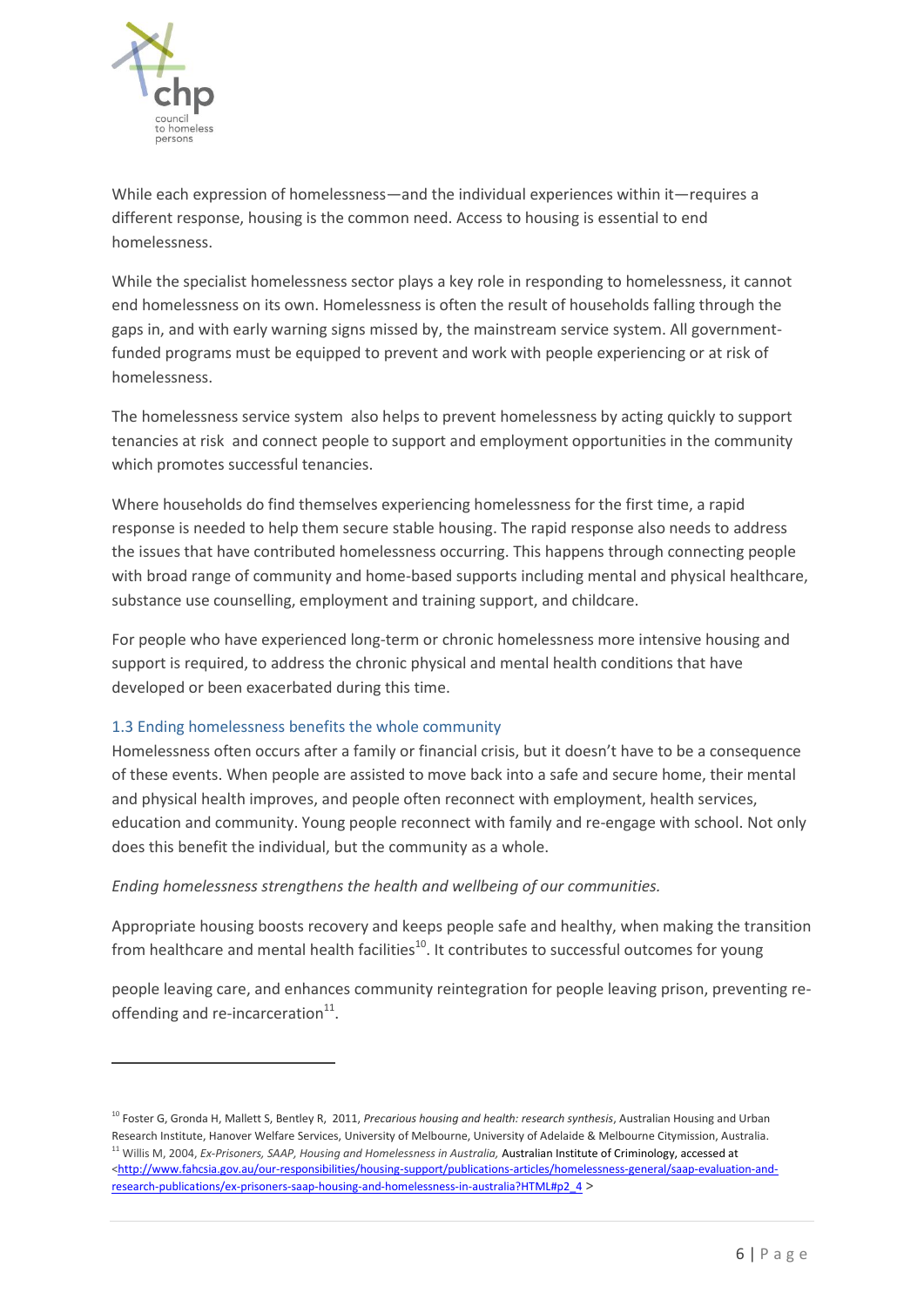

<u>.</u>

People become healthier and more stable in a safe home, which results in declining costs of frequent admissions to health and crisis services, as well as the costs of correctional and mental health facilities<sup>12</sup>. Planned, coordinated and timely access to mainstream services, lightens pressure on already stressed emergency service systems, like hospital emergency departments, and crisis accommodation. It also minimises disruption to economic participation.

### *Preventing homelessness is cheaper than responding to homelessness.*

Along the pathway to becoming homeless, there are always significant opportunities for welltargeted interventions to prevent homelessness occurring. Investing earlier can help reduce significant costs over the long term $^{13}$ .

<sup>&</sup>lt;sup>12</sup> Baldry E, Dowse L, McCausland R & Clarence M , 2012, *Lifecourse institutional costs of homelessness for vulnerable groups*, University of New South Wales, Sydney.  $13$  Ibid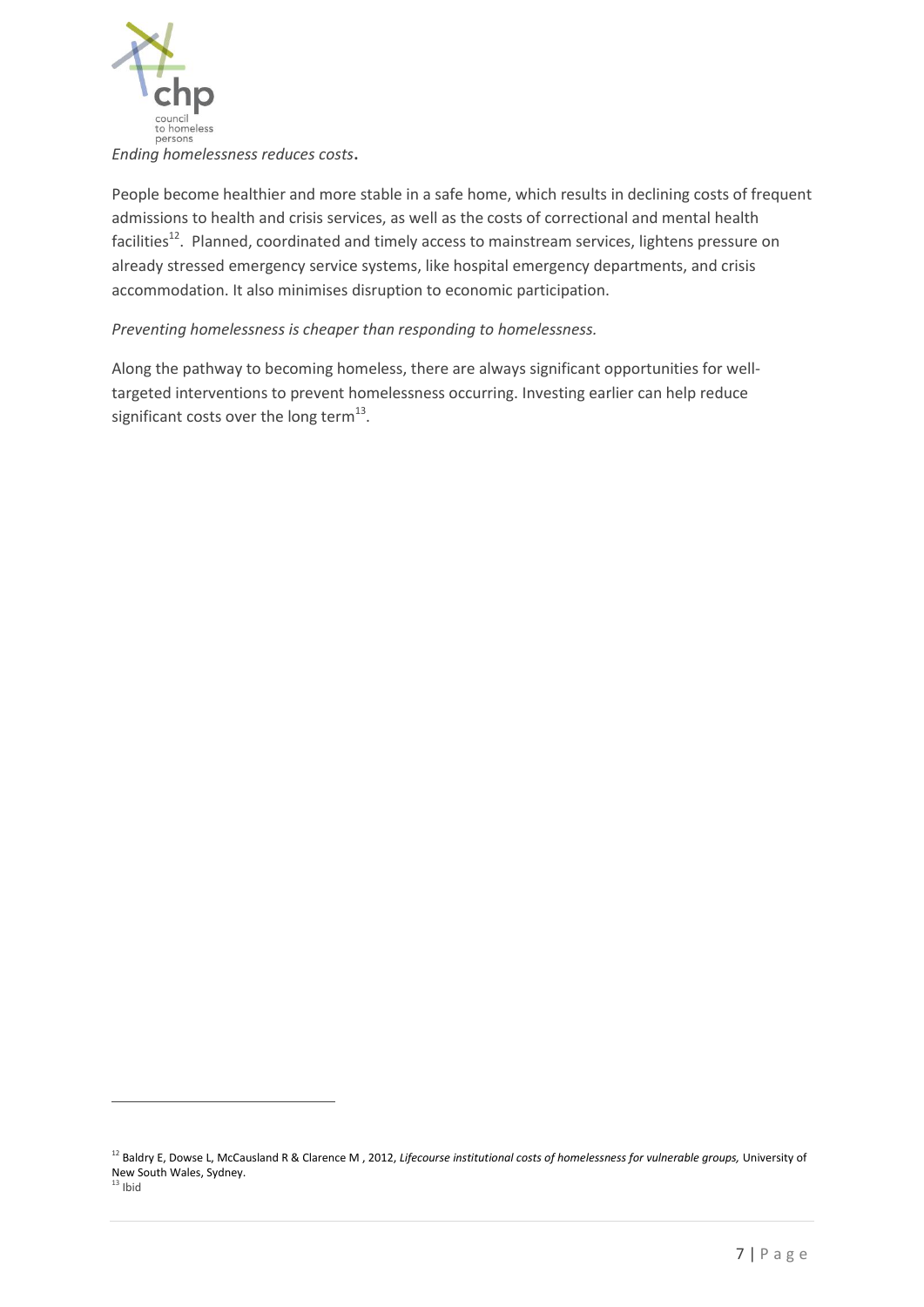

## <span id="page-7-0"></span>Intervening early

### <span id="page-7-1"></span>2.1 Identify and divert households at first presentation to specialist homeless services and mainstream services.

Early intervention commonly refers to identifying people at the 'front door' of a homelessness service. But where we can, we also need to ensure mainstream services can and are identifying the risk of homelessness and taking action. This is vital, as research<sup>14</sup> shows this is often a critical opportunity to avoid homelessness. Intervention at this stage supports households to immediately resolve the crisis that threatens their housing.

## Sustaining tenancies

The best way to end homelessness is to prevent it from happening. Intervening early stops households cycling in and out of the homelessness service system, and avoids the social and economic costs associated with this homelessness.

There are existing programs that are focussed towards preventing people from losing their housing and becoming homeless, in particular in public housing. However, tenancies at risk occur right across the housing system, through public housing, community housing and in the private rental market. Programs that have been proven to be effective for the public housing system should be consolidated and built upon to extend to all social housing and beyond.

**Cost:** \$9 million over three years to extend successful tenancy support services to the community housing sector and develop ways in which housing assistance for the private rental market (including housing establishment funds [HEF]) can be supplemented and targeted towards maintaining tenancies.

### <span id="page-7-2"></span>2.2 Increase links with mainstream services

<u>.</u>

Centrelink, ChildFirst, health, disability, education, employment, corrections, drug and alcohol, mental health and aged care are all have the ability to identify and support people who are vulnerable to becoming homeless. Specialist homelessness services working with mainstream agencies have the capacity to stop homelessness before it starts. However investments, both of time and money, are needed to make sure the mainstream service system is better equipped to respond to and prevent homelessness.

### <span id="page-7-3"></span>2.3 Link all responses with economic participation strategies and programs.

Economic participation, either through employment, training, volunteering or being part of community, is at the core of being able to effectively use the 'mainstream' service systems. These strategies reduce poverty, create the opportunity for living a fulfilled life and diminish the risk of homelessness.

<sup>14</sup> Culhane D, Metraux S, & Byrne T. "A Prevention-Centered Approach to Homelessness Assistance: A Paradigm Shift?" *Housing Policy Debate* 21.2 (2011): 295-315. Available at: <http://works.bepress.com/dennis\_culhane/103>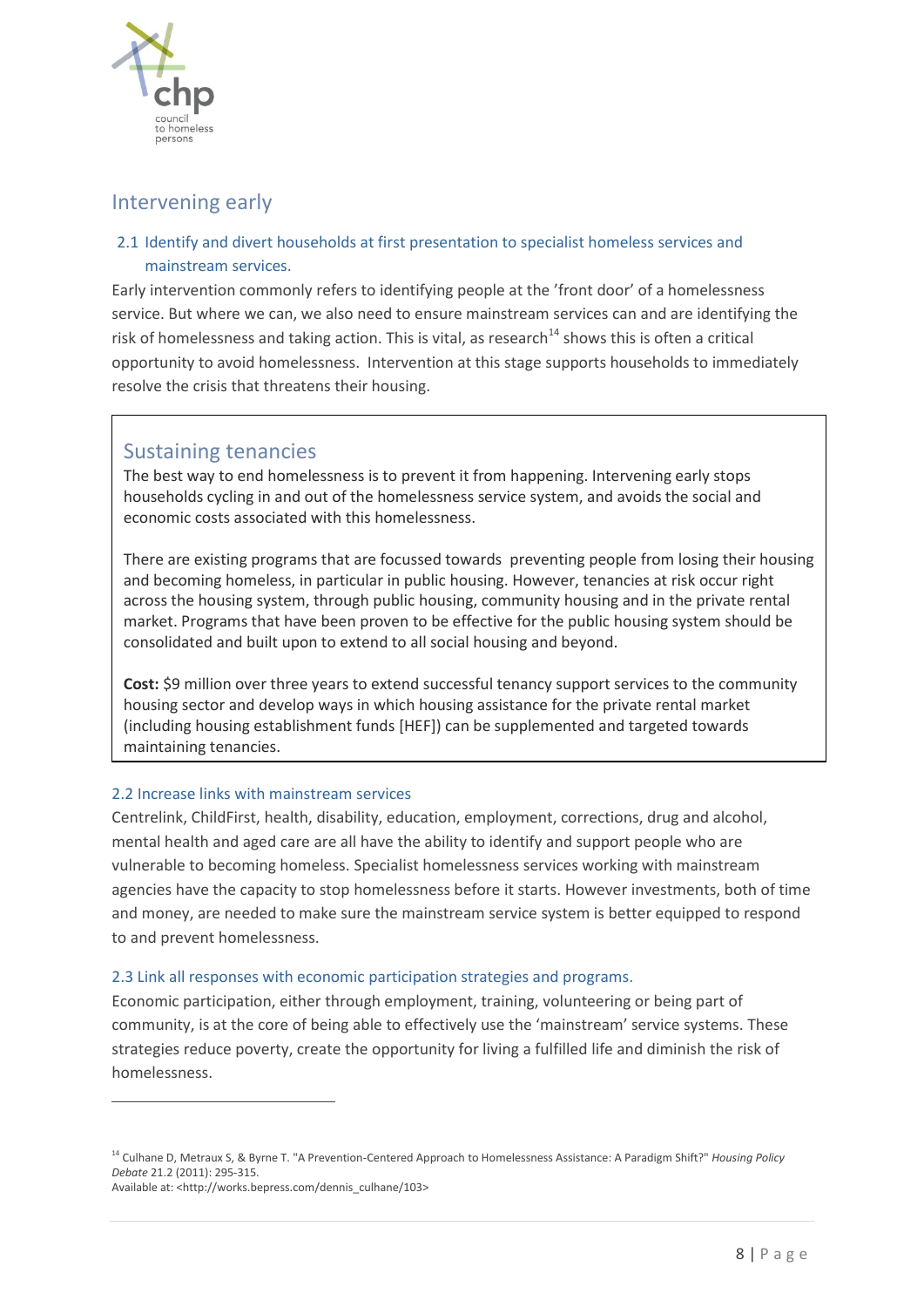

<u>.</u>

#### <span id="page-8-0"></span>2.4 Ensure no exits into homelessness

It is vital to ensure that people being discharged from other service systems such as psychiatric inpatient units, hospitals, correctional facilities, are not discharged without secure housing. Often, people who have experienced homelessness will not have secure accommodation. Without targeted support and allocation of resources at point of discharge, they are likely to experience it again. At times, people can be discharged from a hospital admission to inappropriate accommodation, like boarding houses, that pose a barrier to their recovery. Cycling in and out of crisis accommodation, correctional facilities and inpatient beds is a costly, and ultimately ineffective, response to homelessness.

Young people leaving state care must be supported for a better start in life. Research confirms that a high number of people experiencing long-term homeless were in state care as young people<sup>15</sup>. The Australian Institute of Family Studies<sup>16</sup> has identified key steps in preventing young people leaving care from entering the homelessness system:

- start the planning for leaving-care process early, and well before the planned date of discharge.
- promote the active participation of young people in the preparation process.
- provide access to independent living skills training, with levels of support tailored to reflect individual needs, including additional support for those with behaviour or substance abuse problems.
- develop a detailed leaving-care plan that includes well-defined accommodation arrangements, and an ongoing process of assessment and monitoring.

Many of these activities are underway, and continue to be developed for young people leaving care in Victoria. However the high cost of housing in the private rental market, combined with low payment rates of Youth Allowance and Rent Assistance contribute to difficulties in securing accommodation for some young people.

<sup>15</sup> Chamberlain C and Johnson G, 2011, 'Pathways into adult homelessness', *Journal of Sociology*, published online 7 Nov 2011.

<sup>&</sup>lt;sup>16</sup> Mendes P, Johnson G, Moslehuddin B, 2011, 'Effectively preparing young people to transition from out-of-home care: An examination of three recent Australian studies', *Family Matters*, No 89, 2011.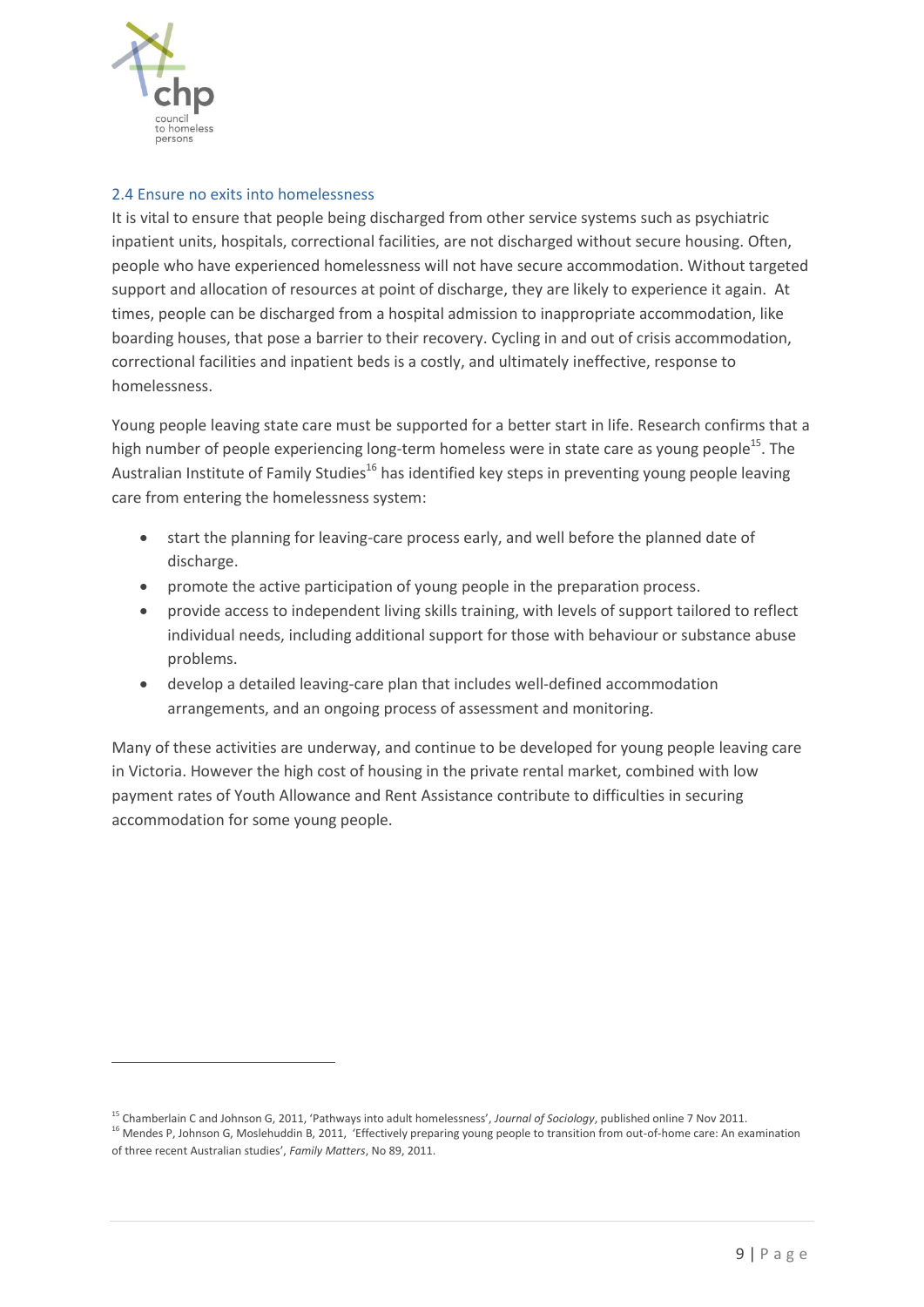

## Leaving Care Housing Guarantee Fund

In recent years it has become common for young people to continue to receive family support long after the age of 18, either through direct financial assistance, or as they remain living in the family home. For young people leaving state care this is not possible, as many leave care much earlier than 18 and lack wider family and community supports. These young people face the high costs of rental housing as yet another barrier to independent living.

CHP proposes that a 'Leaving Care Housing Guarantee Fund' be established as part of a leaving care guarantee, for young people leaving state care. The fund should be available to assist all young people leaving state care who wish to secure housing in the private rental market up to the age of 25. This flexible guarantee could provide a maximum rental supplement of \$60 per week for the duration, or be staggered over the life of the leaving care plan, as a flexible response to the young person's needs and their leaving care plan.

**Cost:** approximately \$7.5 million in the first three years based on 400 young people leaving care per year.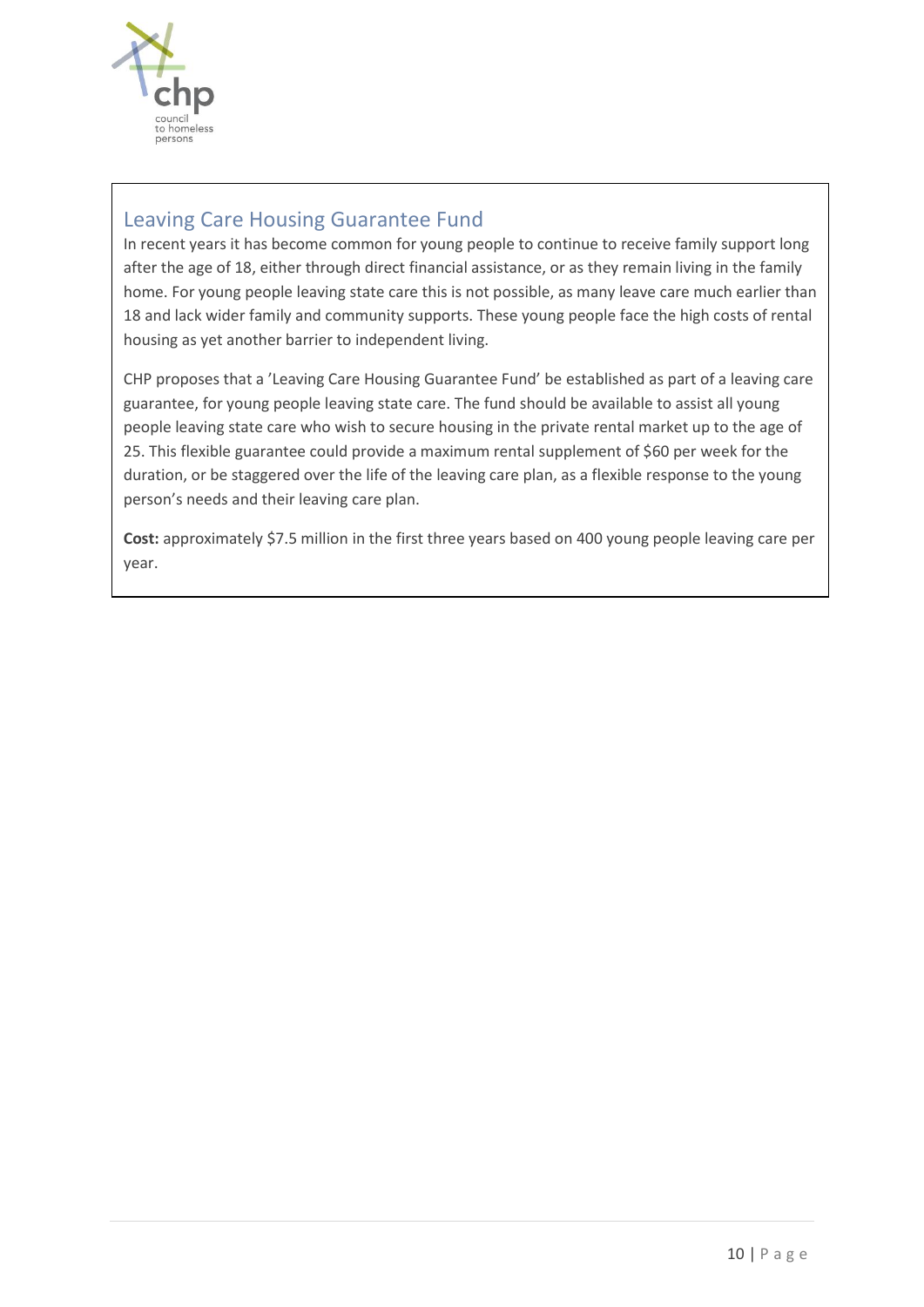

<span id="page-10-0"></span>

#### **Housing responses**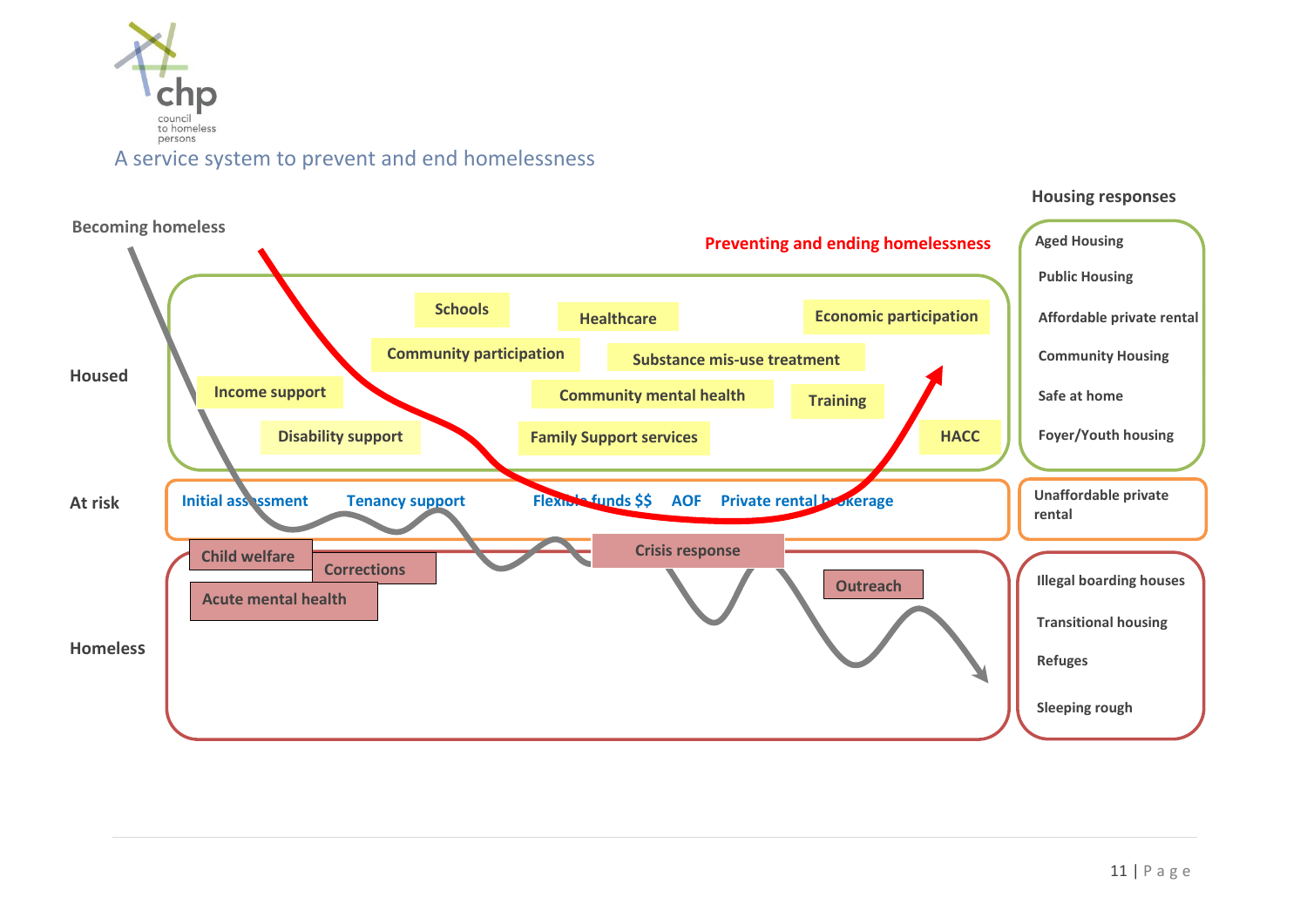

# <span id="page-11-0"></span>Acting quickly

The longer people are homeless, the more damage is likely to be done. The strategies outlined here are flexible in nature in order to be effective across the many different expressions of homelessness.

### <span id="page-11-1"></span>3.1 Rapid re-housing: end homelessness fast

Rapid re-housing is shown to be effective in getting people housed if they get the right assistance at the right time<sup>17</sup>. Rapid re-housing is a suite of strategies, which include, but are not limited to:

- *Housing relocation:* support to households to find housing, negotiate the lease, address credit issues/ barriers, life skills, etc. This includes the very specific skill set of negotiating with landlords and real estate agents in the private rental market.
- *Flexible financial and or rental assistance*: flexible types and amounts of financial assistance are available for whatever people need in order to return to housing and re-establish themselves successfully. This might include time-limited rental assistance, rent arrears, bonds, and utility payments.
- *Case management support*: assistance to connect to community-based or mainstream supports including, mediation support provided to families, and financial advisers.

All rapid re-housing strategies are underpinned by the principle of flexibility: different households need different responses in order to achieve and sustain stable housing. Uniform limits on worker time or financial support are not effective and risk embedding people in, rather than ending their homelessness.

## Accommodation Options for Families

Accommodation Options for Families (AOF) is a program that successfully links families experiencing homelessness back into housing through a 'rapid re-housing' approach. This program has been extremely successful in assisting families to secure and maintain housing in the private rental market. Funding for this program to continue should be allocated in this budget.

**Cost:** \$12.3 million over three years

### <span id="page-11-2"></span>3.2 Continue to evolve the transitional housing model to ensure it is used and targeted effectively

Transitional housing can provide a flexible response to people experiencing homelessness, however the effectiveness of the transitional housing model in Victoria is closely linked to an available supply of affordable housing. Long waiting lists for public housing, and the scarcity of affordable private rental properties have led to the transitional housing model not being as effective as it once was.

**.** 

<sup>17</sup>Homelessness Research Exchange, 2011, *op cit.*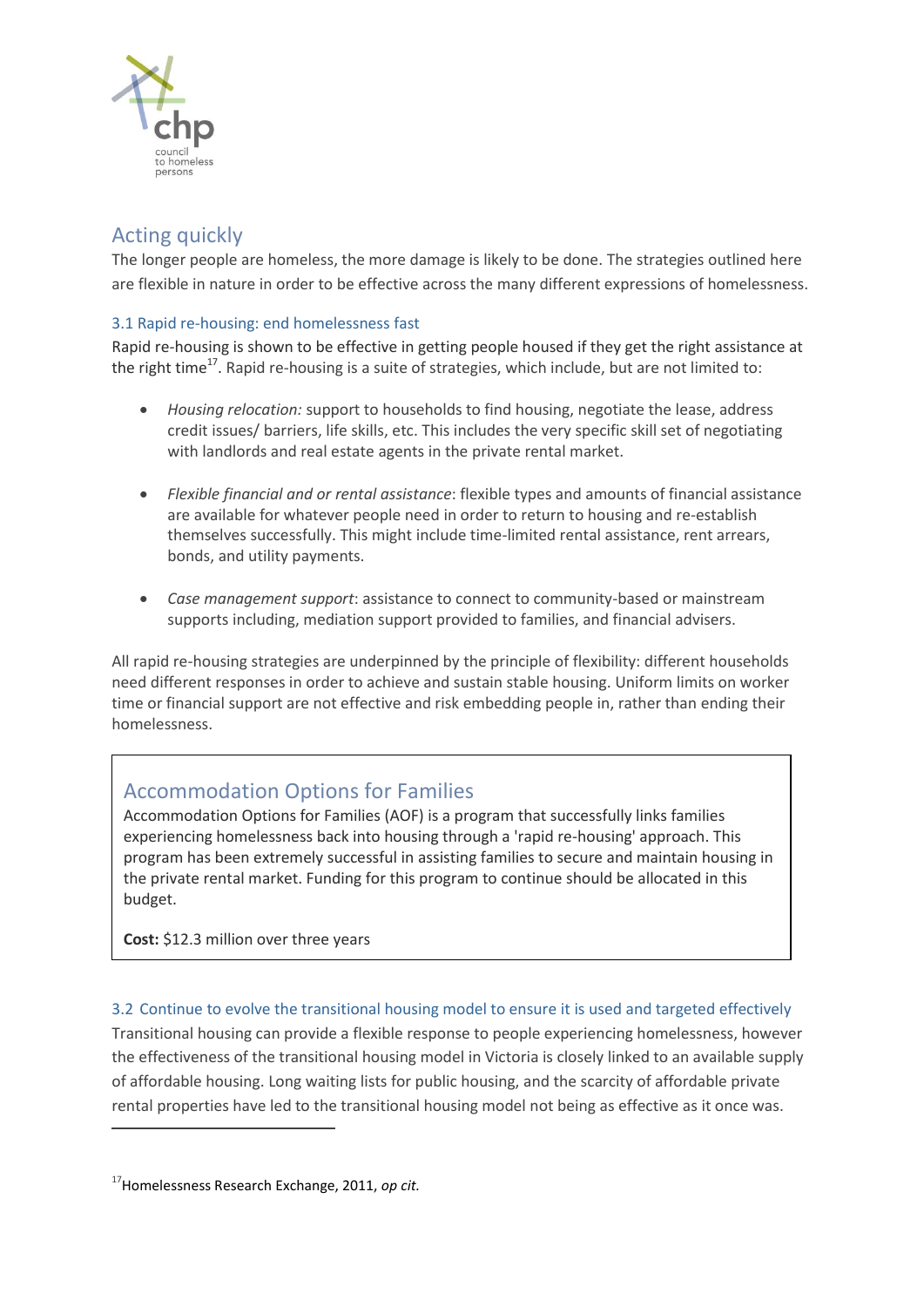

Consideration should be given to increasing the flexibility of the transitional housing system, to better deliver a rapid re-housing response and allow transitioning in place for households who require long-term supportive housing.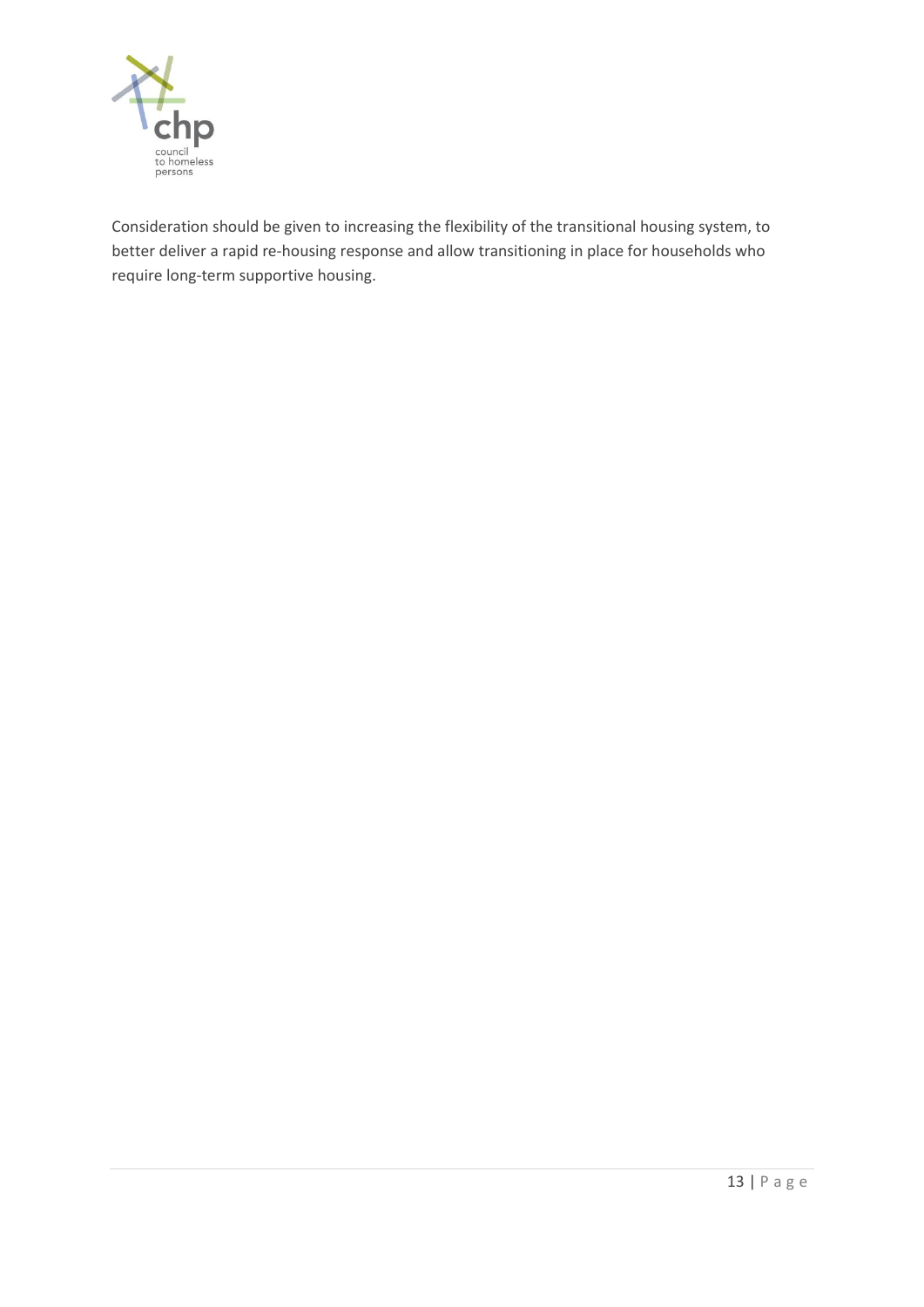

# <span id="page-13-0"></span>Ending long- term homelessness—dedicated housing and support

Often people who live on the streets have chronic physical and mental health issues that cause them to move between the streets, hospitals, correctional and emergency facilities. This exacerbates poor health and is an avoidable expense, particularly for the already strained health system.

### 4.1 Permanent supportive housing

Permanent supportive housing has been shown to be an effective solution for people who have experienced chronic homelessness. This model combines long- term affordable and secure housing with ongoing support services. This model, and others like it which combine dedicated long- term support with housing, reduces personal and taxpayer costs associated with frequent use of emergency services such as police and emergency hospital emergency departments<sup>18</sup> and reduces people 'churning' within the homelessness service system.

While permanent supportive housing is a relatively new model in Australia, organisations such as Wintringham Specialist Aged Care have been providing permanent supportive housing interventions for older people experiencing homelessness for some time. Using existing local and international evidence these successful interventions should be enhanced and expanded.

### 4.2 Expand specific responses for homeless youth

Disadvantaged youth are disproportionately at risk of becoming homeless. This is particularly the case for young people who have experienced state care during childhood. This group is overrepresented in the adult homeless population, and this is a well-evidenced pathway into homelessness. Specific responses to youth homelessness have been particularly successful in recent years, and these successful approaches that combine housing with support and employment, education and training should be expanded.

The youth foyer model is one successful model targeted at disadvantaged young people that combines education, training and accommodation.

### <span id="page-13-1"></span>4.3 Services for social inclusion

**.** 

Many people who have experienced long- term homelessness, but have subsequently secured housing may continue to access day and meal programs at homelessness services.

Day and meal programs provide an opportunity for social and service interaction in an informal setting. These programs allow people to access the appropriate level of service for them, and be

<sup>18</sup> Mares A.S. & Rosenheck R.A., 2007, *op cit* and Johnson G, Kuehnle D, Parkinson S & Tseng Y, 2012, *Meeting the challenge? Transition out of long term homelessness. A randomised controlled trial examining the 24 month costs, benefits and social outcomes form the Journey to Social Inclusion pilot program*, Sacred Heart Mission, St Kilda and Mission Australia, 2012, *The Michael Project 2007-2010: New perspectives and possibilities for homeless men*, Mission Australia, Sydney.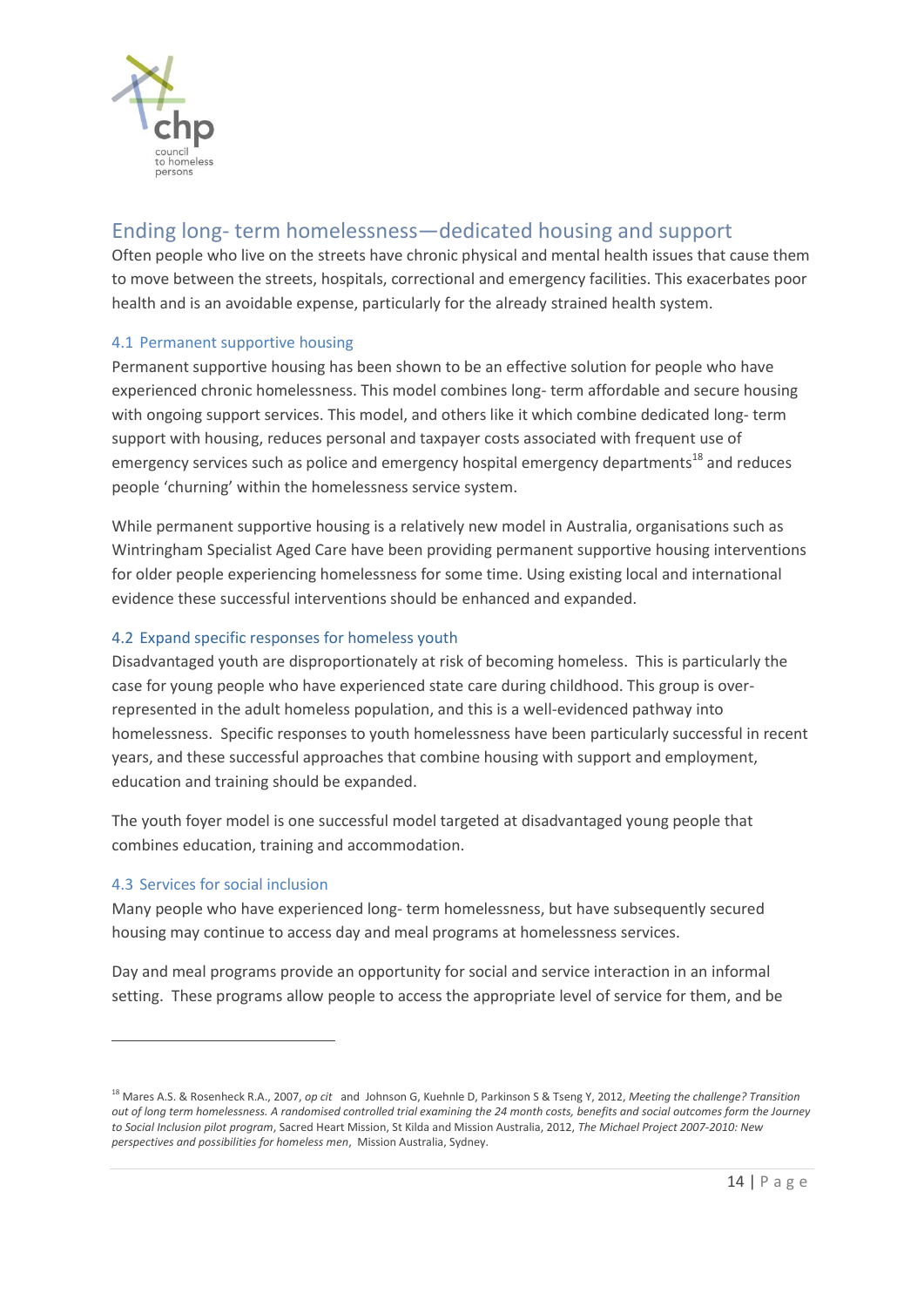

engaged in the service system, at a time and in a way that meets their immediate needs. Itis not only a doorway into ending homelessness for some people, but also an investment in homelessness prevention.

While social inclusion is the work of the entire community, dedicated services that reach out to the most socially excluded provide a pathway to belonging.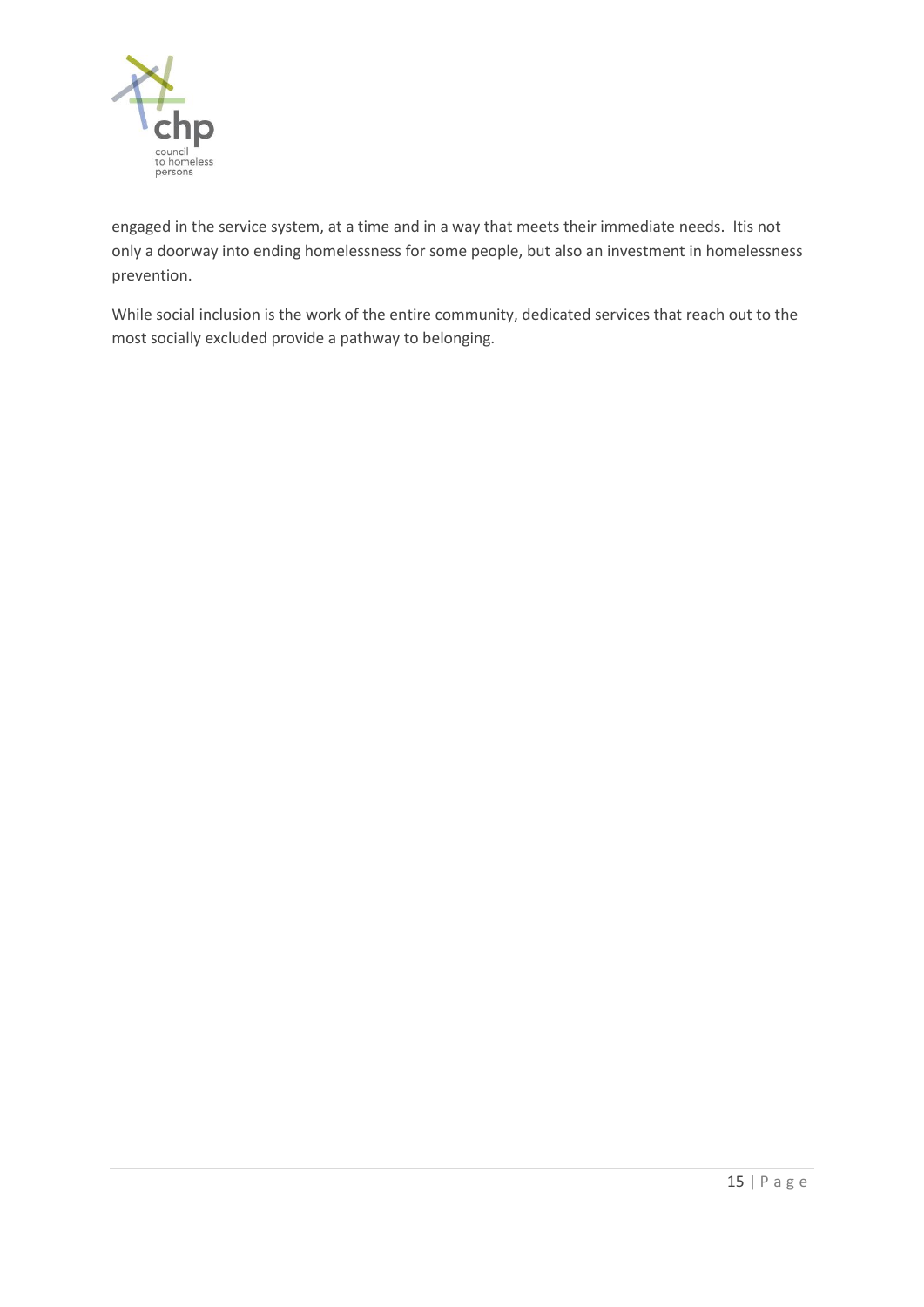

# <span id="page-15-0"></span>Grow affordable housing stock

A greater focus on the provision of affordable housing is needed to both prevent homelessness for people on low incomes, and end homelessness for people who have experienced chronic homelessness.

CHP commends the State Government for its recent consultation process in relation to *Pathways to a fair and sustainable social housing system* and *Social Housing: a discussion paper on the options to improve the supply of quality housing.* 

CHP urges the State Government to:

- grow the social housing sector by developing innovative finance models that include investments by the private and philanthropic sectors
- identify and fund the subsidy required to house highly disadvantages households, either in the public or community housing system
- identify better tools and subsidies to support and sustain people in private rental
- establish a state wide affordable housing taskforce to forge solutions to the housing affordability crisis with the community and private sector.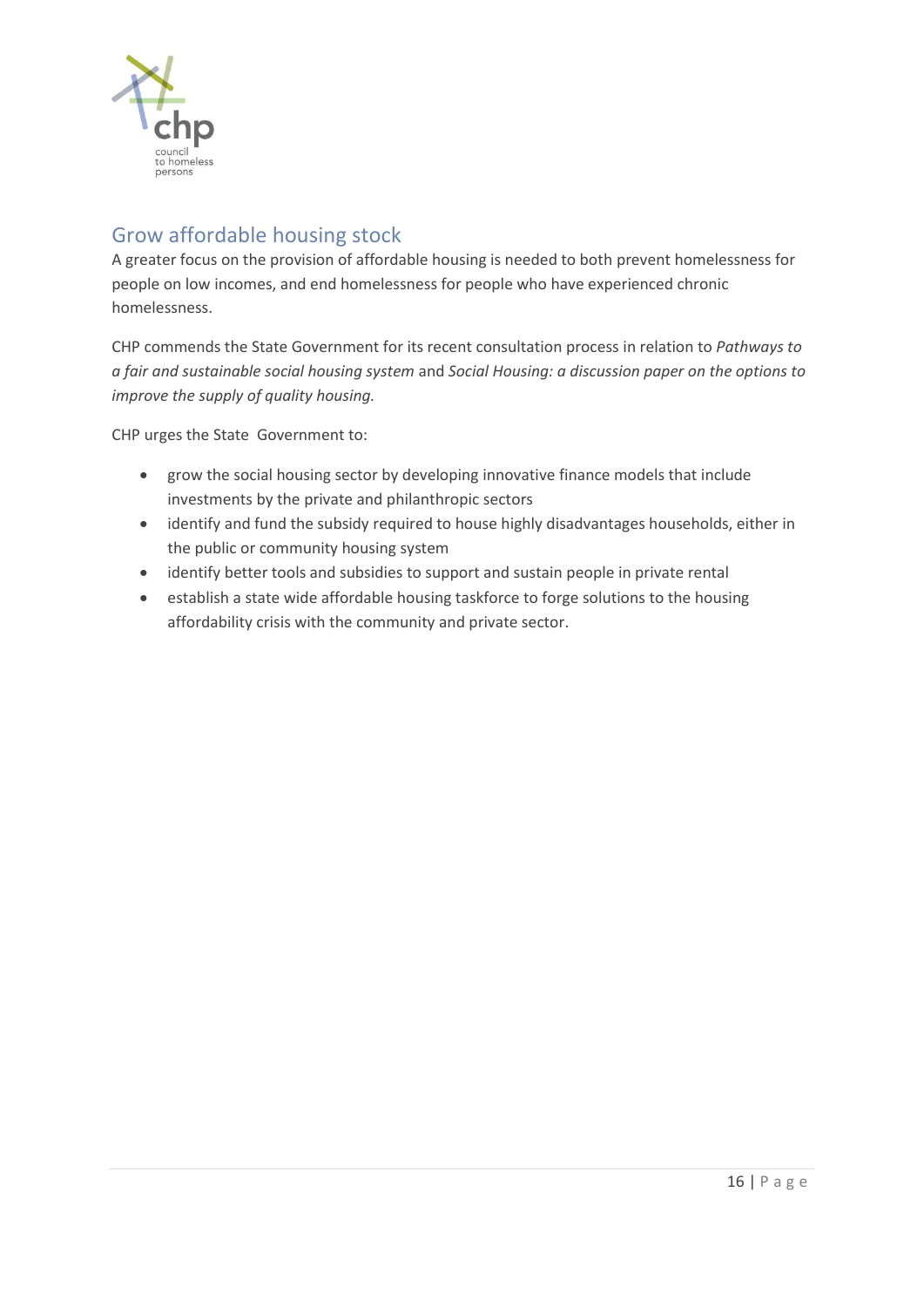

# <span id="page-16-0"></span>How – a service system based on the evidence of what works

### <span id="page-16-1"></span>6.1 Improve use of data and measurement within the specialist homelessness sector

Currently the performance parameters for the specialist homelessness sector restrict how many people are assisted, and for how long. The move away from an output- based service system towards a focus on an outcomes-based service system as outlined in the Victorian Homelessness Action Plan, is welcome.

In order for an outcomes-based framework to be effective, it is important to develop more useful indicators with which to measure and inform the specialist homelessness sector interventions. Analysis and feedback of administrative data should be used to understand who is becoming homeless, where, why, and what interventions provide the long-term solutions to end homelessness. If implemented effectively, an outcomes framework will allow services to flexibly package funding to increase positive and sustained results by delivering the right interventions at the right time.

The primary indicators of an 'outcome' in homelessness interventions must be housing secured and housing sustained<sup>19</sup>.

An outcomes framework enables services to have more flexibility to implement solution-focused responses to homelessness. Outcome measures can then be used to drive innovation and reward shared performance by homelessness and mainstream services.

#### <span id="page-16-2"></span>6.2 Continue to develop an expert sector

Homeless is a complex problem and responses are most effective when delivered by a skilled and experienced workforce. To end homelessness the specialist homelessness sector workforce must be able to recruit, sustain and retain experienced and qualified staff.

To meet this challenge an ongoing workforce development strategy is needed .

The specialist homelessness sector industry currently struggles to retain staff and achieve the level of experience and expertise required for complex responses to homelessness. The State Government's commitment of \$200m to fund community services workers pay equity is welcomed, and will help attract and retain a skilled workforce.

 $\overline{a}$ 

<sup>19</sup> Gronda H (2009) *Case management and the road home*, Parity, Vol 22, No 1.